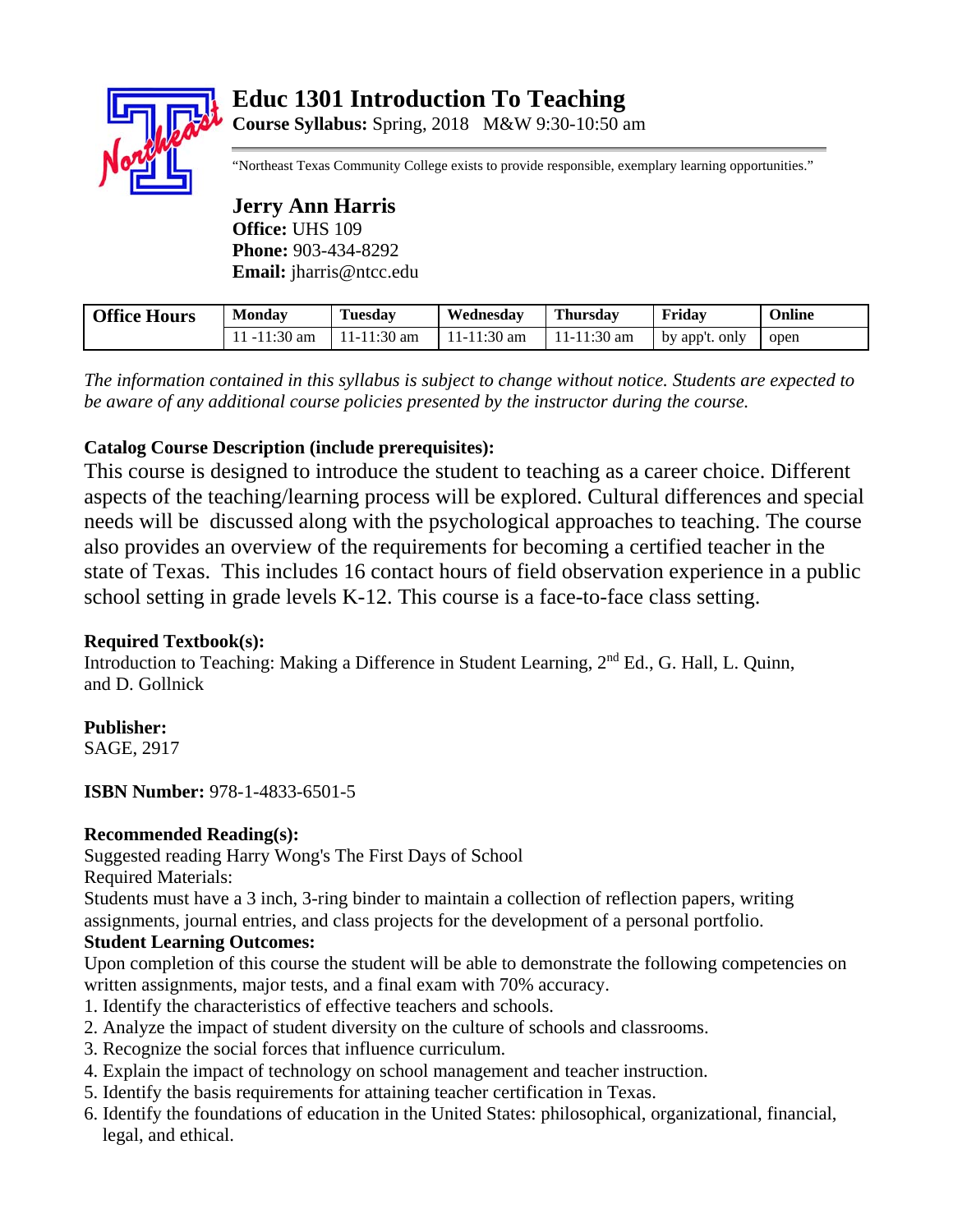Course Rational:

- 1. To aid students in examining their motives for teaching.
- 2. To inspire future teachers to form and maintain a dedication to the field of teaching,
- 3. To introduce instructional activities that incorporate technology in the teaching of today's students.
- 4. To prepare aspiring teachers to instruct students whose cultural experiences differ from their own backgrounds.
- 5. To make the history and philosophies of education relevant for the future teacher.
- 6. To support prospective teachers in developing the habits and skills of being reflective practitioners of education.

**Exemplary Educational Objectives:**  N/A

**SCANS Skills:**  N/A

#### **Lectures & Discussions:**

See course calendar

## **Evaluation/Grading Policy:**

#### **Tests/Exams:**

All assignments will be graded on the following considerations:

Professionalism - entails: use of correct format, neat appearance, clear presentation, and assignment turned in on time.

Technical Writing - no major grammar and spelling errors.

Process - knowledge of topic with all elements of the content addressed.

Quality of Writing - content must be logical and interesting and presented on a 12th grade level or higher. Grading:

| Oraunig.                             |            |
|--------------------------------------|------------|
| Mid-term Exam                        | 100 points |
| Final Exam                           | 100 points |
| Field-base Experience Summary Report | 100 points |
| <b>FBE</b> Forms                     | 25 points  |
| <b>Chapter Reflections</b>           | 75 points  |
| Mini-Teaching Assignment             | 25 points  |
| <b>Teaching Portfolio Notebook</b>   | 100 points |
| <b>Class Participation Grade</b>     | 100 points |
| TOTAL:                               | 625 points |
|                                      |            |

Grade Rating:  $550 - 625 = A$  $500 - 549 = B$  $449 - 499 = C$  $400 - 448 = D$ 399 or less  $=$  F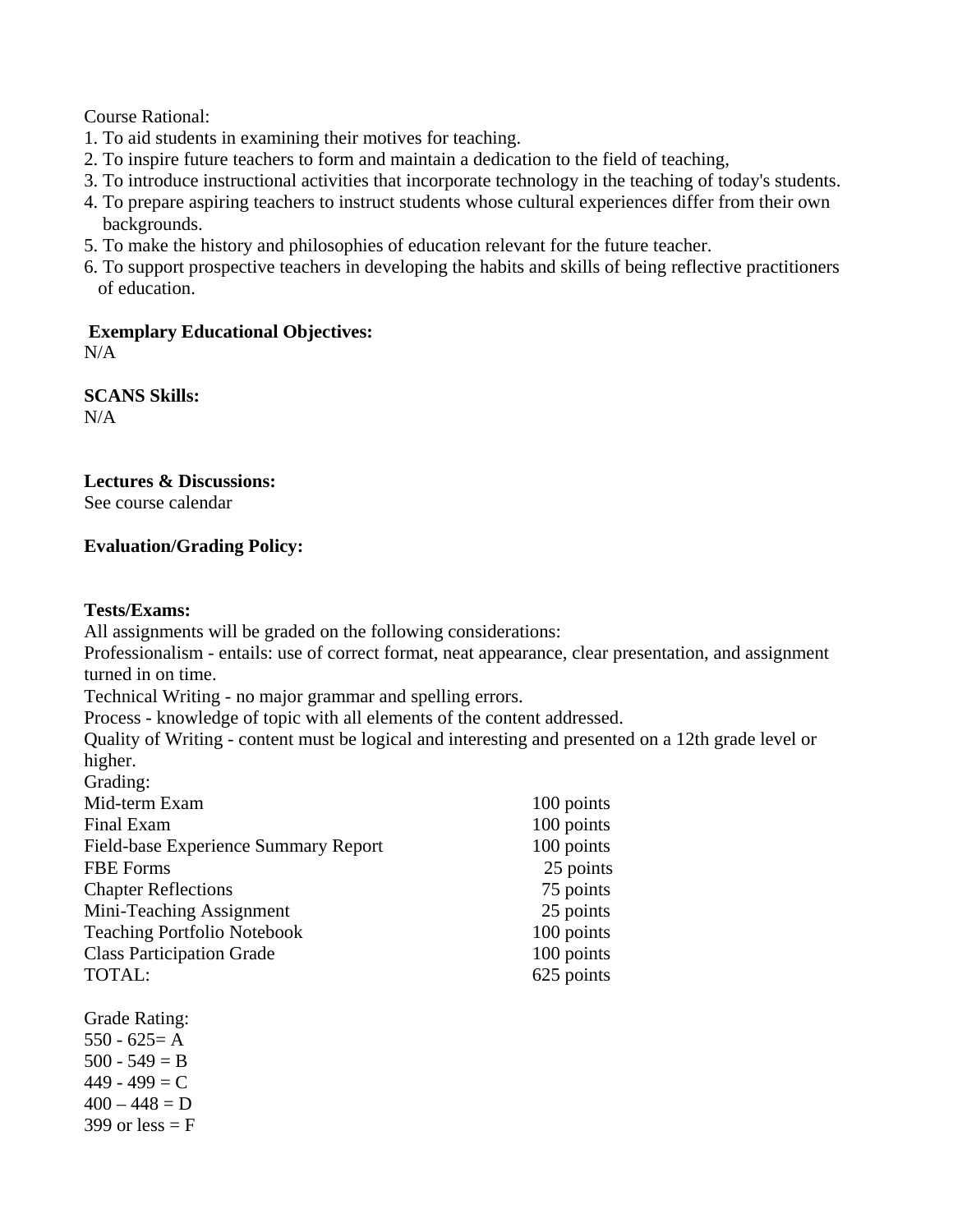#### **Assignments:**

- 1. Field Base Experience: a 16-hour off-campus Field Experience is required for this course.
- 2. The textbook will be used as the basis for this course and is required reading. The text will also function as a reference resource.
- 3. To fulfill the class participation grade (100 pts.) students must read the chapter assigned prior to class. Take part in class discussions and activities based on assigned chapters.
- 4. Tests and exams will be scheduled (see Course Calendar below).
- 5. Test material will come from the textbook, lectures, in-class discussions, assignments, and presentations.
- 6. Late work is not appreciated. Two and one-half (2.5) points will be subtracted for each day (not each class period) an assignment is late. Full credit will not be given.

## **Other Course Requirements:**

Students will write a personal Educational Philosophy statement. Students will write a summary paper based on their FBE observations of at least two classrooms. Students must develop and maintain a personal portfolio following a rubric. Students will write reflections based on an issue covered in the chapters. Students must create and present, in class, a mini-lesson of 5-10 minutes in length.

## **Student Responsibilities/Expectations:**

The internet is a great resource for this class. Students are encouraged to use web resources in preparing their assignments. However, resources used must be listed on a separate sheet at the end of the assignment. All work is to be presented in the student's own words with proper documentation. Copyand-pasting from a site is not allowed and will result in points reduction if found in an assignment.

Cell phone use/texting/beepers are required to be turned off during class. Not doing so could result in a points reduction on the class participation grade.

If there is an emergency, where a student needs a cell phone to be active. the instructor should be notified prior to the beginning of class.

Side conversations during class are not appropriate. Students are expected to refrain from such conversations during lecture and/or student presentations. Students should show respect for opinions/ideas of both the instructor and peers in the classroom environment.

Proper dress for class does not include sweat pants or pajama-type clothing. Scrubs, jeans, sweat shirts, and college tees are acceptable. Caps are acceptable if not detracting from class environment.

# **NTCC Academic Honesty Statement:**

"Students are expected to complete course work in an honest manner, using their intellects and resources designated as allowable by the course instructor. Students are responsible for addressing questions about allowable resources with the course instructor. NTCC upholds the highest standards of academic integrity. This course will follow the NTCC Academic Honesty policy stated in the Student Handbook."

## **Academic Ethics**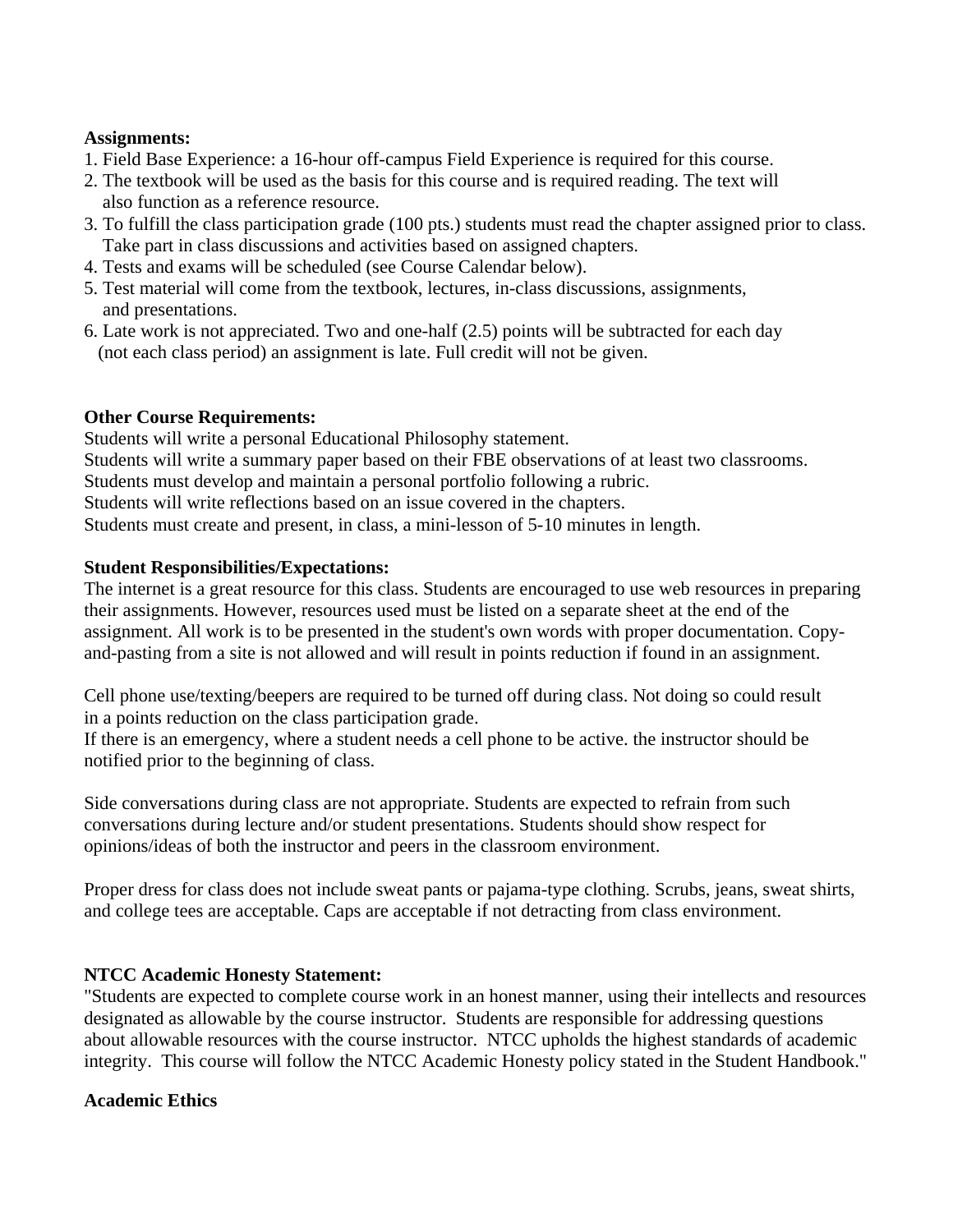The college expects all students to engage in academic pursuits in a manner that is beyond reproach. Students are expected to maintain complete honesty and integrity in their academic pursuit. Academic dishonesty such as cheating, plagiarism, and collusion is unacceptable and may result in disciplinary action. Refer to the student handbook for more information on this subject.

#### **ADA Statement:**

It is the policy of NTCC to provide reasonable accommodations for qualified individuals who are students with disabilities. This College will adhere to all applicable federal, state, and local laws, regulations, and guidelines with respect to providing reasonable accommodations as required to afford equal educational opportunity. It is the student's responsibility to arrange an appointment with a College counselor to obtain a Request for Accommodations form. For more information, please refer to the NTCC Catalog or Student Handbook.

#### **Family Educational Rights And Privacy Act** (**Ferpa**):

The Family Educational Rights and Privacy Act (FERPA) is a federal law that protects the privacy of student education records. The law applies to all schools that receive funds under an applicable program of the U.S. Department of Education. FERPA gives parents certain rights with respect to their children's educational records. These rights transfer to the student when he or she attends a school beyond the high school level. Students to whom the rights have transferred are considered "eligible students." In essence, a parent has no legal right to obtain information concerning the child's college records without the written consent of the student. In compliance with FERPA, information classified as "directory information" may be released to the general public without the written consent of the student unless the student makes a request in writing. Directory information is defined as: the student's name, permanent address and/or local address, telephone listing, dates of attendance, most recent previous education institution attended, other information including major, field of study, degrees, awards received, and participation in officially recognized activities/sports.

#### **Other Course Policies:**

Smoking is prohibited in all university buildings, this includes organic, as well as, e-cigarettes.

The instructor reserves the right to change the sequence of instruction and assignments dates if deemed necessary for the benefit of the class.

#### Use of recording devices:

Students may use audio and/or video recording devices to record lectures or portions thereof providing that they get permission from the instructor. Materials recorded may only be used by the student to aid in the completion of requirements for the course. Content recorded remains the property of NTCC and may not be duplicated for distribution and may not be sold to another party or uploaded to the internet.